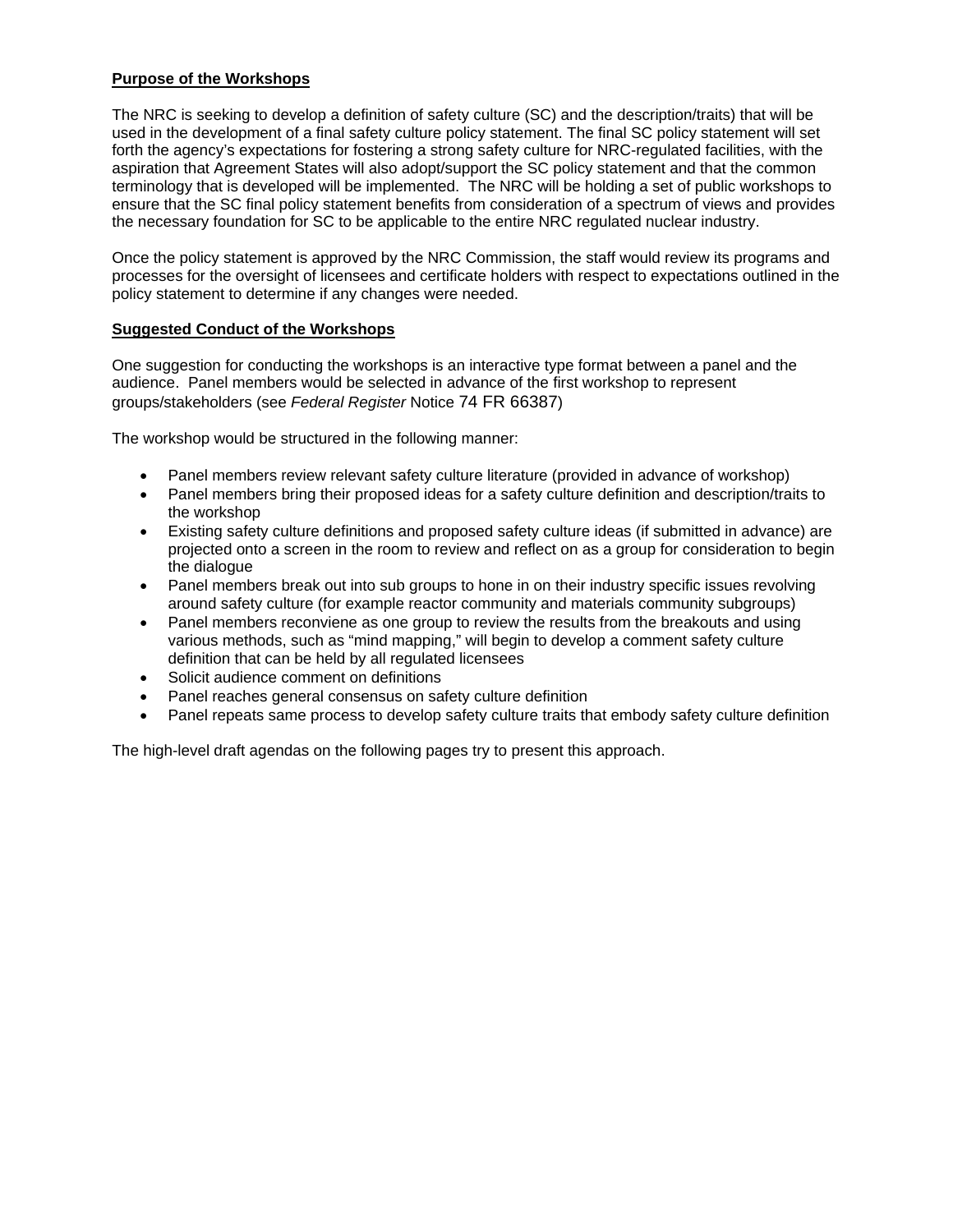# **Agenda for Safety Culture (SC) Meetings with Breakout Sessions Day 1 (8:30 AM – 5:30 PM)**

- 8:30 A.M. Opening Remarks (NRC/Roy Zimmerman) (10 min)
- 8:40 A.M. Workshop Details (NRC/Lance Rakovan and David Solorio) (65 min)
	- a. Purpose of Workshop/What is success for this workshop? (25 min)
		- o Develop definition of safety culture (SC) and determine description/traits
		- o Discuss relationship between definition and description/traits to SC Policy **Statement**
		- o Receive comments on SC Policy Statement
	- b. What will be next steps following workshop (including what is plan for implementation down the road)? (5 min)
	- c. Agenda How meeting is structured (worked with external stakeholders to frame meeting structure) (10 min)
	- d. Workshop ground rules (10 min)
	- e. Introductions Name/Organization/Affiliation of Panelist/Why Participating? (15 min)
- 9:45 A.M. NRC activities related to SC up to SC Policy Statement (NRC/Jose Ibarra and Molly Keefe (30 min)
- 10:15 A.M. 'What is Safety Culture" & how it affects big and small licensees (NRC/Dr. Valerie Barnes) (30 min)
- 10:45 A.M. Break (15 min)
- 11:00 A.M. Workshop Panelist Remarks What does Safety Culture mean in their environment? (60 min) (Time will be determined based on number of speakers)
- 12:00 P.M. Lunch (reflect on morning) (75 min)
- 1:15 P.M. Safety Culture Work So Far INPO, NRC and Member of the Public safety culture definition (What works for your environment? – Explain what does not) (NRC/Dr. Valerie Barnes, INPO/Dr. Ken Koves, Public/Dave Collins) (30 min)
- 1:45 P.M. Discuss Objective of Breakout Sessions What is success? (NRC/Maria Schwartz) (15 min)
- 2:00 P.M. Develop the SC common definition (3 Breakout Sessions: New Construction-Reactors and Power Reactors (Plaza Ballroom #3), Materials-Industrial and Fuel Cycle (Roosevelt Room), Materials-Medical (Plaza Ballroom #1 and #2)) (75 min)
	- a. Each breakout group will begin discussions from a SC definition that will be provided only as a starting point
	- b. Panel members will be asked to add and/or subtract words to definition (using projected Microsoft Word document) and explain and discuss their suggestions
	- c. Goal is for NRC and panel members to arrive at a definition of SC they believe is common enough that they can in turn recommend be adopted by the panel as a whole
	- d. Facilitator presents to breakout audience for comment
- 3:15 P.M. Break (15 min)
- 3:30 P.M. Breakout sessions regroup/come back together and determine SC common definition (Plaza Ballroom #1 and #2) (60 min)
	- a. Review definitions produced from breakout sessions
	- b. Panel members will be asked to add and/or subtract words to definition (using projected Microsoft Word document) and explain and discuss their suggestions
	- c. Goal is for panel members to arrive at a single definition of SC they believe is common enough that they can in turn recommend be adopted by the panel as a whole
- 4:30 P.M. Opportunity for comment by audience (panel seeks to understand comments) (45 min)
- 5:15 P.M. Closing Remarks/Summary/Agenda for day 2 (NRC/Roy Zimmerman) (15 min)
- 5:30 P.M. End of Day 1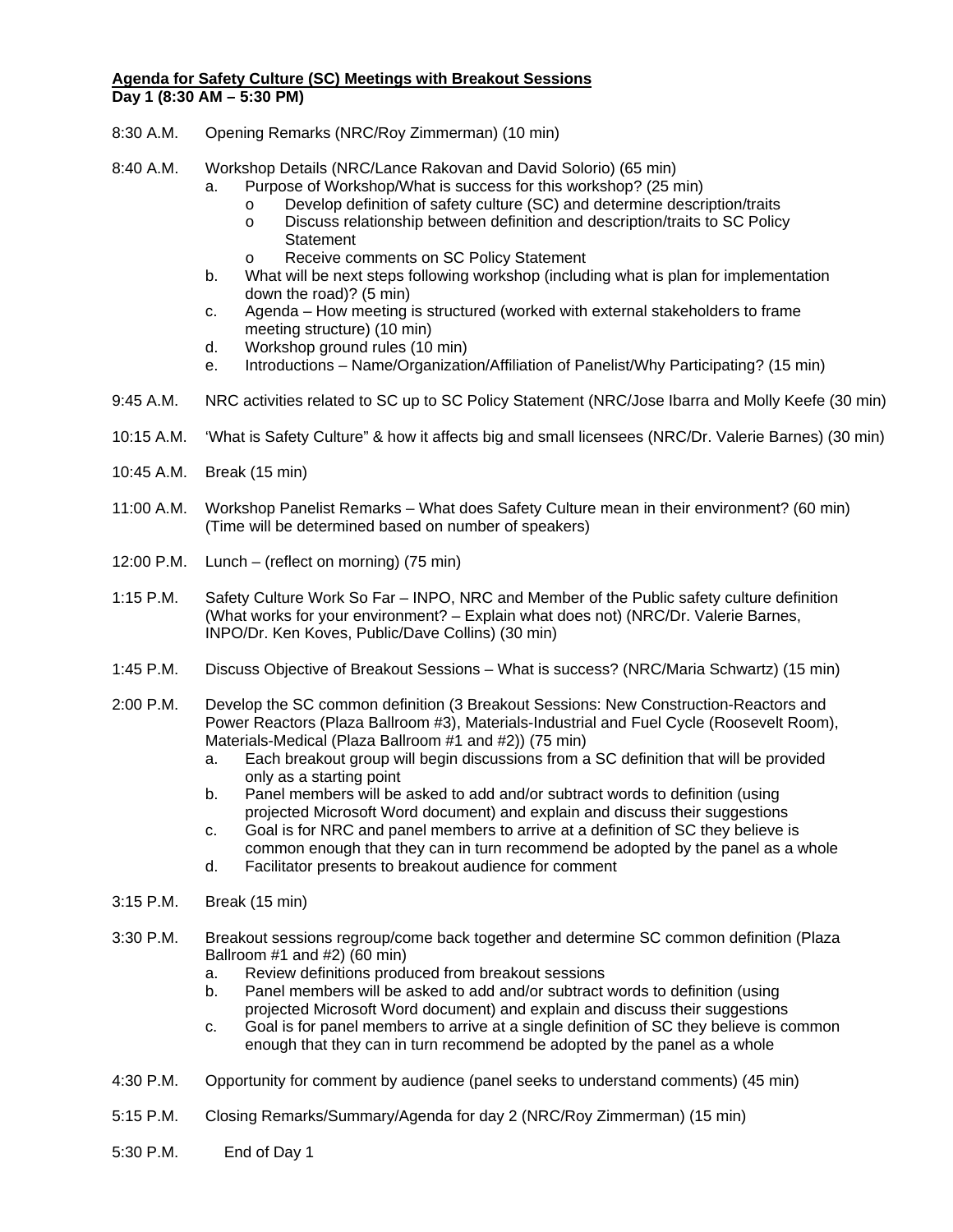#### **Day 2 (8:30 AM – 5:30 PM)**

- 8:30 A.M. Introduction/Ground Rules (NRC/Lance Rakovan) (10 min)
- 8:40 A.M. Recap of Day 1 (NRC/David Solorio) (10 min)
- 8:50 A.M. Opportunity for comment by audience (30 min)
- 9:20 A.M. Resume If Necessary Continue with development of the SC common definition (3 Breakout Sessions: New Construction-Reactors and Power Reactors (Plaza Ballroom #3), Materials-Industrial and Fuel Cycle (Roosevelt Room), Materials-Medical (Plaza Ballroom #1 and #2)) (70 min)
	- a. Review definitions against audience comments
	- b. Panel members will be asked to add and/or subtract words to definition (using projected Microsoft Word document) and explain and discuss their suggestions
	- c. Goal is for panel members to arrive at a single definition of SC they believe is common enough that they can in turn recommend be adopted by the panel as a whole
	- d. Facilitator presents to breakout audience for comment
- 10:30 A.M. Break (15 min)
- 10:45 A.M. Breakout sessions regroup/come back together and determine SC common definition (Plaza Ballroom #1 and #2) (60 min)
	- a. Review definitions produced from breakout sessions
	- b. Panel members will be asked to add and/or subtract words to definition (using projected Microsoft Word document) and explain and discuss their suggestions
	- c. Goal is for panel members to arrive at a single definition of SC they believe is common enough that they can in turn recommend be adopted by the panel as a whole
	- d. Facilitator presents to audience for comment
- 11:45 P.M. Lunch (reflect on morning) (75 min)
- 1:00 P.M. NRC Remarks and Questions (NRC/DEDMRT Marty Virgilio) (30 min)
- 1:30 P.M. Opportunity for comment by audience (60 min)
- 2:30 P.M. Break (15 min)
- 2:45 P.M. Breakout sessions to determine SC description/traits (3 Breakout Sessions: New Construction-Reactors and Power Reactors (Plaza Ballroom #3), Materials-Industrial and Fuel Cycle (Roosevelt Room), Materials-Medical (Plaza Ballroom #1 and #2)) (150 minutes)
	- a. Panel members will be asked to write down what they see as primary traits of SC on individual post-it notes
	- b. Facilitator will collect post-it notes and request panel members provide their reasoning behind a sample of the suggestions
	- c. Facilitator will aid panel members in organizing the input into broad categories
	- d. Goal is for panel members to arrive at a list of SC traits they believe should be considered by the panel as a whole
	- e. Facilitator presents to breakout audience for comments
- 5:15 P.M. Closing Remarks/Summary/Takeaways/Next Steps (NRC/Roy Zimmerman) (15 min)
- 5:30 P.M. End of Day 2